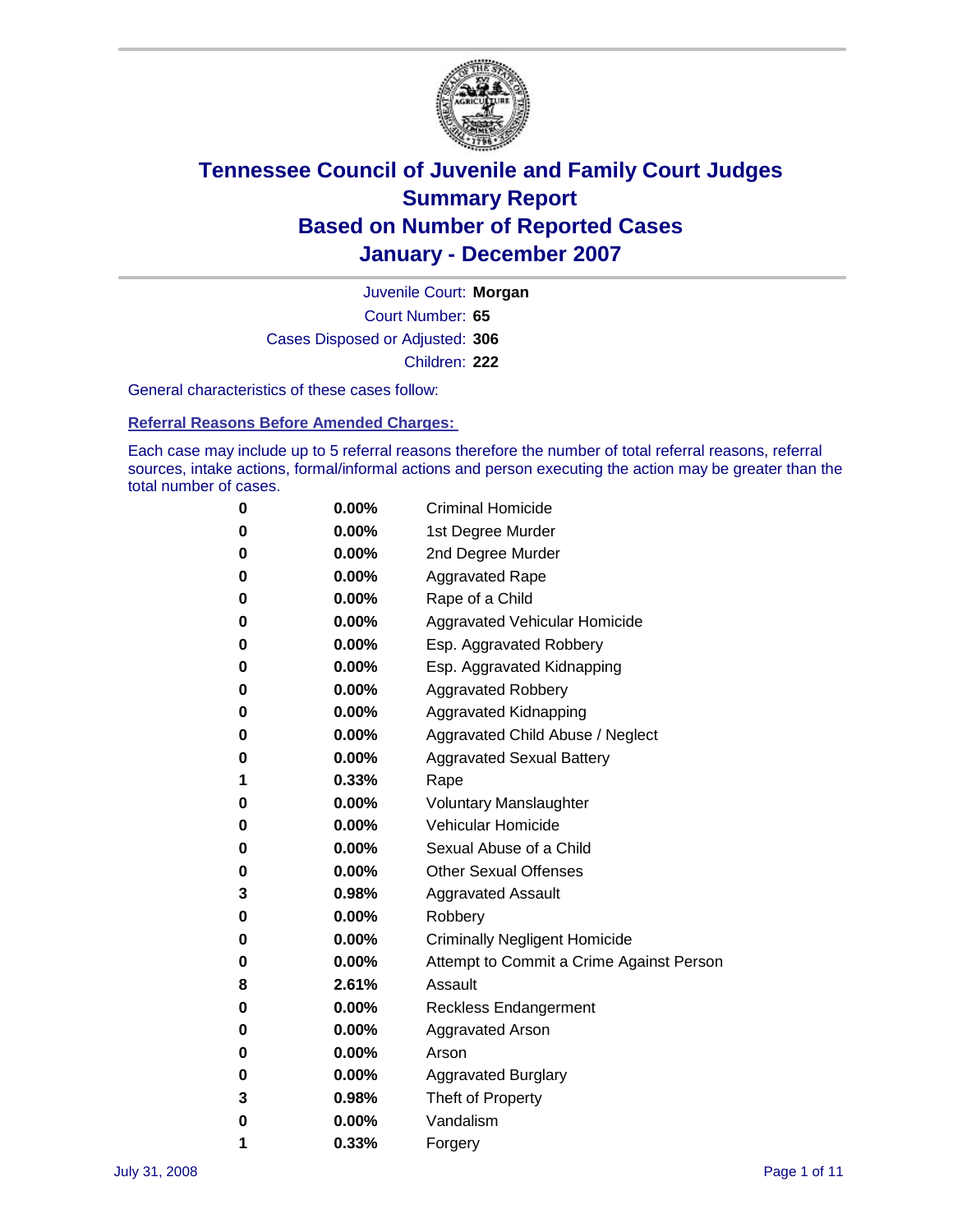

Court Number: **65** Juvenile Court: **Morgan** Cases Disposed or Adjusted: **306** Children: **222**

#### **Referral Reasons Before Amended Charges:**

Each case may include up to 5 referral reasons therefore the number of total referral reasons, referral sources, intake actions, formal/informal actions and person executing the action may be greater than the total number of cases.

| 0  | 0.00%    | <b>Worthless Checks</b>                                     |
|----|----------|-------------------------------------------------------------|
| 0  | 0.00%    | Illegal Possession / Fraudulent Use of Credit / Debit Cards |
| 1  | 0.33%    | <b>Burglary</b>                                             |
| 2  | 0.65%    | Unauthorized Use of a Vehicle                               |
| 0  | 0.00%    | <b>Cruelty to Animals</b>                                   |
| 0  | 0.00%    | Sale of Controlled Substances                               |
| 1  | 0.33%    | <b>Other Drug Offenses</b>                                  |
| 9  | 2.94%    | Possession of Controlled Substances                         |
| 0  | 0.00%    | <b>Criminal Attempt</b>                                     |
| 0  | 0.00%    | Carrying Weapons on School Property                         |
| 0  | 0.00%    | Unlawful Carrying / Possession of a Weapon                  |
| 0  | 0.00%    | <b>Evading Arrest</b>                                       |
| 0  | 0.00%    | Escape                                                      |
| 2  | 0.65%    | Driving Under Influence (DUI)                               |
| 3  | 0.98%    | Possession / Consumption of Alcohol                         |
| 0  | 0.00%    | Resisting Stop, Frisk, Halt, Arrest or Search               |
| 0  | 0.00%    | <b>Aggravated Criminal Trespass</b>                         |
| 0  | 0.00%    | Harassment                                                  |
| 0  | 0.00%    | Failure to Appear                                           |
| 7  | 2.29%    | Filing a False Police Report                                |
| 0  | $0.00\%$ | Criminal Impersonation                                      |
| 4  | 1.31%    | <b>Disorderly Conduct</b>                                   |
| 0  | 0.00%    | <b>Criminal Trespass</b>                                    |
| 3  | 0.98%    | <b>Public Intoxication</b>                                  |
| 0  | 0.00%    | Gambling                                                    |
| 34 | 11.11%   | Traffic                                                     |
| 0  | 0.00%    | Local Ordinances                                            |
| 2  | 0.65%    | Violation of Wildlife Regulations                           |
| 1  | 0.33%    | Contempt of Court                                           |
| 7  | 2.29%    | Violation of Probation                                      |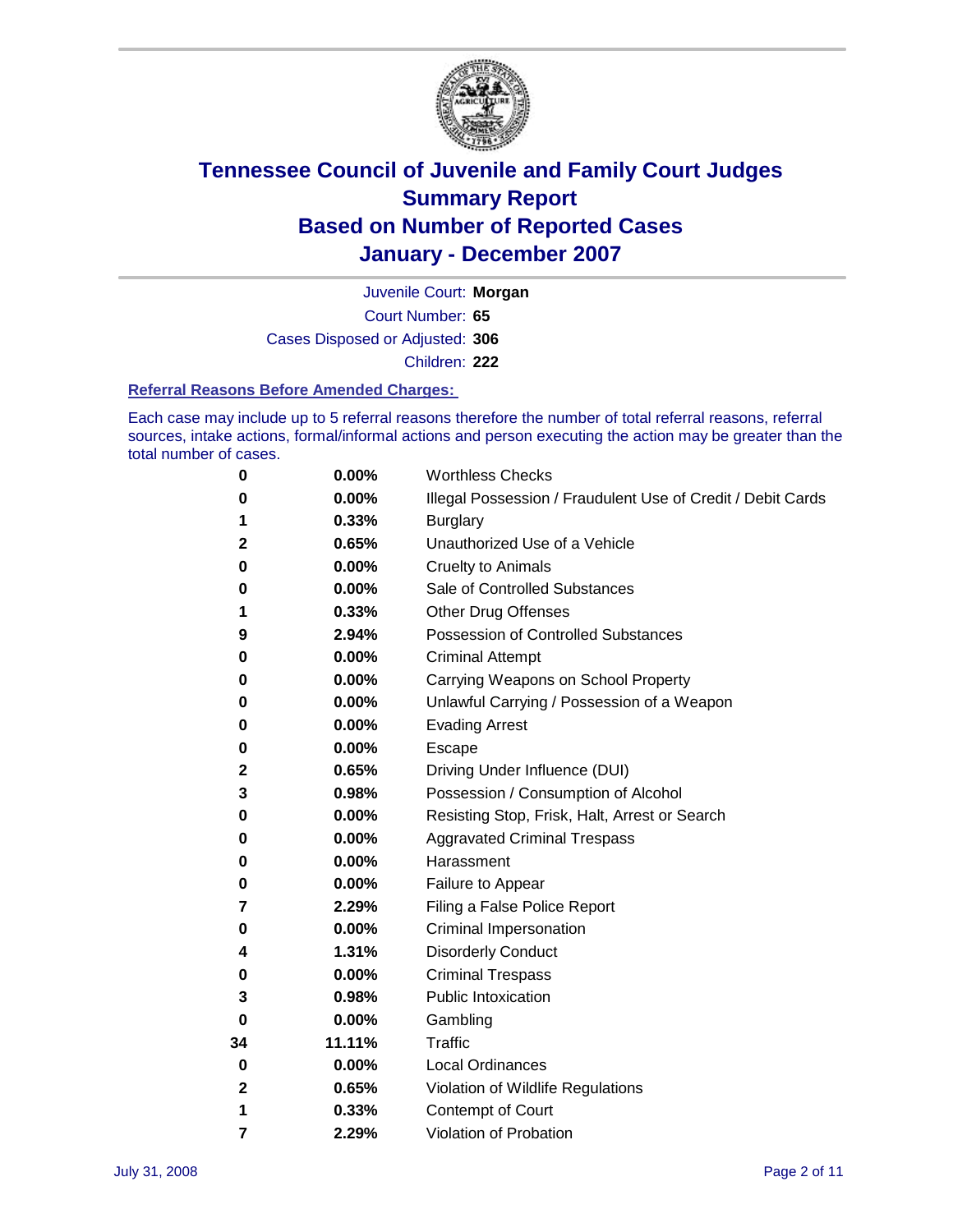

Court Number: **65** Juvenile Court: **Morgan** Cases Disposed or Adjusted: **306** Children: **222**

#### **Referral Reasons Before Amended Charges:**

Each case may include up to 5 referral reasons therefore the number of total referral reasons, referral sources, intake actions, formal/informal actions and person executing the action may be greater than the total number of cases.

| 306         | 100.00%  | <b>Total Referrals</b>                 |
|-------------|----------|----------------------------------------|
| 6           | 1.96%    | Other                                  |
| 0           | 0.00%    | <b>Consent to Marry</b>                |
| 0           | 0.00%    | <b>Request for Medical Treatment</b>   |
| 3           | 0.98%    | <b>Child Support</b>                   |
| $\mathbf 2$ | 0.65%    | Paternity / Legitimation               |
| 3           | 0.98%    | Visitation                             |
| 81          | 26.47%   | Custody                                |
| 4           | 1.31%    | <b>Foster Care Review</b>              |
| 0           | $0.00\%$ | <b>Administrative Review</b>           |
| 3           | 0.98%    | <b>Judicial Review</b>                 |
| 0           | $0.00\%$ | Violation of Informal Adjustment       |
| 0           | $0.00\%$ | <b>Violation of Pretrial Diversion</b> |
| 4           | 1.31%    | <b>Termination of Parental Rights</b>  |
| 43          | 14.05%   | Dependency / Neglect                   |
|             | 0.33%    | <b>Physically Abused Child</b>         |
|             | 0.33%    | <b>Sexually Abused Child</b>           |
| 0           | $0.00\%$ | <b>Violation of Curfew</b>             |
| 0           | 0.00%    | Violation of a Valid Court Order       |
| 19          | 6.21%    | Possession of Tobacco Products         |
| 0           | $0.00\%$ | Out-of-State Runaway                   |
|             | 0.33%    | In-State Runaway                       |
| 29          | 9.48%    | Unruly Behavior<br>Truancy             |
| 14          | 4.58%    |                                        |
| $\bf{0}$    | 0.00%    | Violation of Aftercare                 |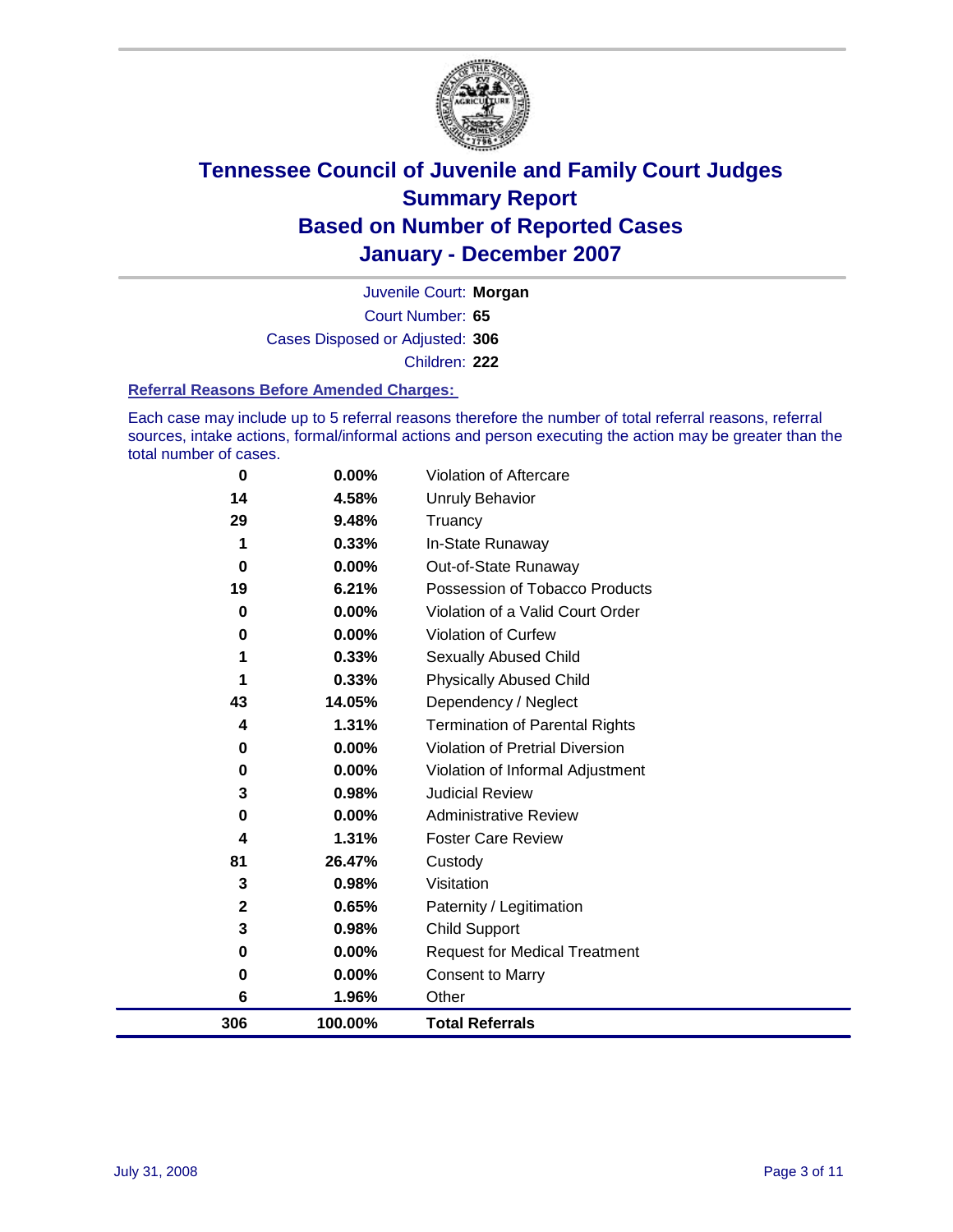

|                            | Juvenile Court: Morgan          |                                   |  |  |
|----------------------------|---------------------------------|-----------------------------------|--|--|
| Court Number: 65           |                                 |                                   |  |  |
|                            | Cases Disposed or Adjusted: 306 |                                   |  |  |
|                            |                                 | Children: 222                     |  |  |
| <b>Referral Sources: 1</b> |                                 |                                   |  |  |
| 95                         | 31.05%                          | Law Enforcement                   |  |  |
| 25                         | 8.17%                           | Parents                           |  |  |
| 40                         | 13.07%                          | <b>Relatives</b>                  |  |  |
| 1                          | 0.33%                           | Self                              |  |  |
| 41                         | 13.40%                          | School                            |  |  |
| $\bf{0}$                   | 0.00%                           | <b>CSA</b>                        |  |  |
| 76                         | 24.84%                          | <b>DCS</b>                        |  |  |
| 0                          | 0.00%                           | <b>Other State Department</b>     |  |  |
| 0                          | 0.00%                           | <b>District Attorney's Office</b> |  |  |
| 17                         | 5.56%                           | <b>Court Staff</b>                |  |  |
| 0                          | 0.00%                           | Social Agency                     |  |  |
| 1                          | 0.33%                           | <b>Other Court</b>                |  |  |
| 0                          | 0.00%                           | Victim                            |  |  |
| $\bf{0}$                   | 0.00%                           | Child & Parent                    |  |  |
| 0                          | 0.00%                           | Hospital                          |  |  |
| 0                          | 0.00%                           | Unknown                           |  |  |
| 10                         | 3.27%                           | Other                             |  |  |
| 306                        | 100.00%                         | <b>Total Referral Sources</b>     |  |  |

### **Age of Child at Referral: 2**

| 222<br>100.00% | <b>Total Child Count</b> |
|----------------|--------------------------|
| $0.00\%$<br>0  | Unknown / Not Reported   |
| $0.00\%$<br>0  | Ages 19 and Over         |
| 51<br>22.97%   | Ages 17 through 18       |
| 65<br>29.28%   | Ages 15 through 16       |
| 32<br>14.41%   | Ages 13 through 14       |
| 12<br>5.41%    | Ages 11 through 12       |
| 62<br>27.93%   | Ages 10 and Under        |
|                |                          |

<sup>1</sup> If different than number of Referral Reasons (306), verify accuracy of your court's data.

One child could be counted in multiple categories, verify accuracy of your court's data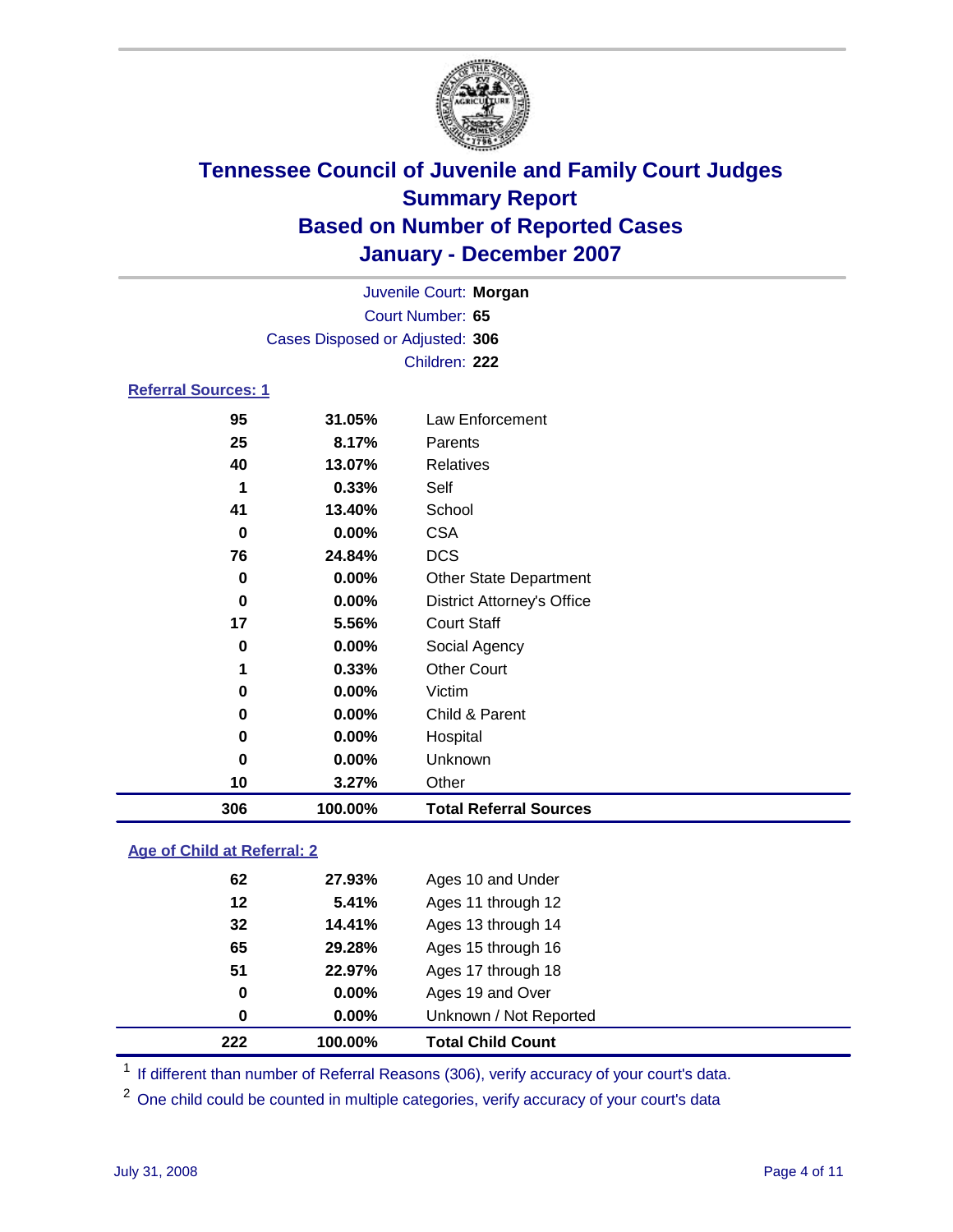

| Juvenile Court: Morgan                  |                                 |                          |  |  |  |
|-----------------------------------------|---------------------------------|--------------------------|--|--|--|
| Court Number: 65                        |                                 |                          |  |  |  |
|                                         | Cases Disposed or Adjusted: 306 |                          |  |  |  |
|                                         |                                 | Children: 222            |  |  |  |
| Sex of Child: 1                         |                                 |                          |  |  |  |
| 120                                     | 54.05%                          | Male                     |  |  |  |
| 102                                     | 45.95%                          | Female                   |  |  |  |
| $\mathbf 0$                             | 0.00%                           | Unknown                  |  |  |  |
| 222                                     | 100.00%                         | <b>Total Child Count</b> |  |  |  |
| Race of Child: 1                        |                                 |                          |  |  |  |
| 215                                     | 96.85%                          | White                    |  |  |  |
| $\bf{0}$                                | 0.00%                           | African American         |  |  |  |
| 0                                       | 0.00%                           | Native American          |  |  |  |
| 0                                       | 0.00%                           | Asian                    |  |  |  |
| 5                                       | 2.25%                           | Mixed                    |  |  |  |
| $\mathbf 2$                             | 0.90%                           | Unknown                  |  |  |  |
| 222                                     | 100.00%                         | <b>Total Child Count</b> |  |  |  |
| <b>Hispanic Origin: 1</b>               |                                 |                          |  |  |  |
| 5                                       | 2.25%                           | Yes                      |  |  |  |
| 212                                     | 95.50%                          | <b>No</b>                |  |  |  |
| 5                                       | 2.25%                           | Unknown                  |  |  |  |
| 222                                     | 100.00%                         | <b>Total Child Count</b> |  |  |  |
| <b>School Enrollment of Children: 1</b> |                                 |                          |  |  |  |
| 166                                     | 74.77%                          | Yes                      |  |  |  |
| 51                                      | 22.97%                          | No                       |  |  |  |
| 5                                       | 2.25%                           | Unknown                  |  |  |  |
| 222                                     | 100.00%                         | <b>Total Child Count</b> |  |  |  |

One child could be counted in multiple categories, verify accuracy of your court's data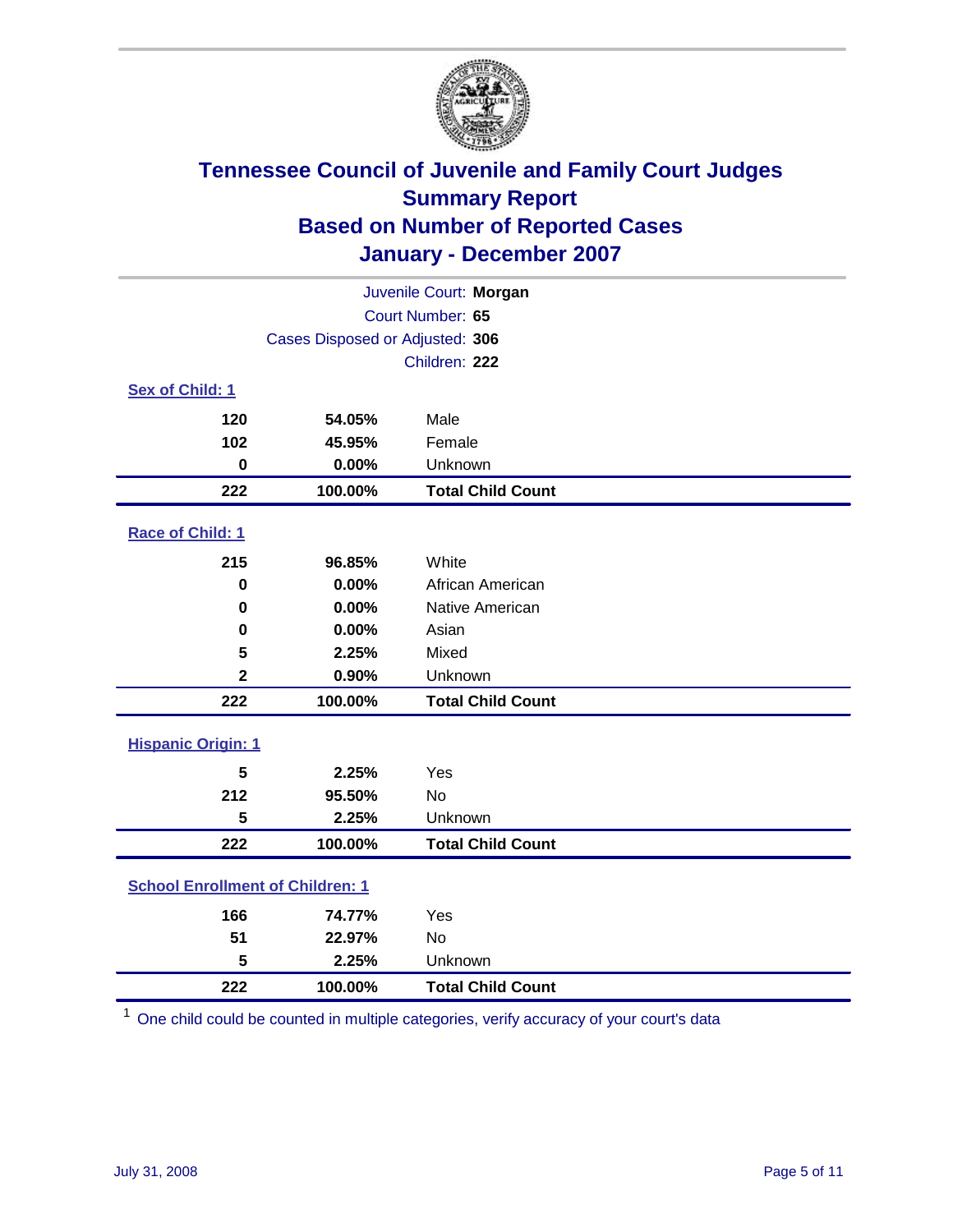

Court Number: **65** Juvenile Court: **Morgan** Cases Disposed or Adjusted: **306** Children: **222**

### **Living Arrangement of Child at Time of Referral: 1**

| 222          | 100.00%  | <b>Total Child Count</b>     |
|--------------|----------|------------------------------|
| 4            | 1.80%    | Other                        |
| 1            | 0.45%    | Unknown                      |
| 0            | $0.00\%$ | Independent                  |
| $\mathbf{2}$ | 0.90%    | In an Institution            |
| 0            | $0.00\%$ | In a Residential Center      |
| 1            | 0.45%    | In a Group Home              |
| 9            | 4.05%    | With Foster Family           |
| 1            | 0.45%    | With Adoptive Parents        |
| 54           | 24.32%   | <b>With Relatives</b>        |
| 17           | 7.66%    | <b>With Father</b>           |
| 60           | 27.03%   | With Mother                  |
| 10           | 4.50%    | With Mother and Stepfather   |
| 5            | 2.25%    | With Father and Stepmother   |
| 58           | 26.13%   | With Both Biological Parents |
|              |          |                              |

#### **Type of Detention: 2**

| 306 | 100.00%  | <b>Total Detention Count</b> |  |
|-----|----------|------------------------------|--|
| 3   | 0.98%    | Other                        |  |
| 290 | 94.77%   | Does Not Apply               |  |
| 0   | $0.00\%$ | <b>Unknown</b>               |  |
| 7   | 2.29%    | Psychiatric Hospital         |  |
| 0   | $0.00\%$ | Jail - No Separation         |  |
| 0   | $0.00\%$ | Jail - Partial Separation    |  |
| 0   | $0.00\%$ | Jail - Complete Separation   |  |
| 5   | 1.63%    | Juvenile Detention Facility  |  |
| 1   | 0.33%    | Non-Secure Placement         |  |
|     |          |                              |  |

<sup>1</sup> One child could be counted in multiple categories, verify accuracy of your court's data

<sup>2</sup> If different than number of Cases (306) verify accuracy of your court's data.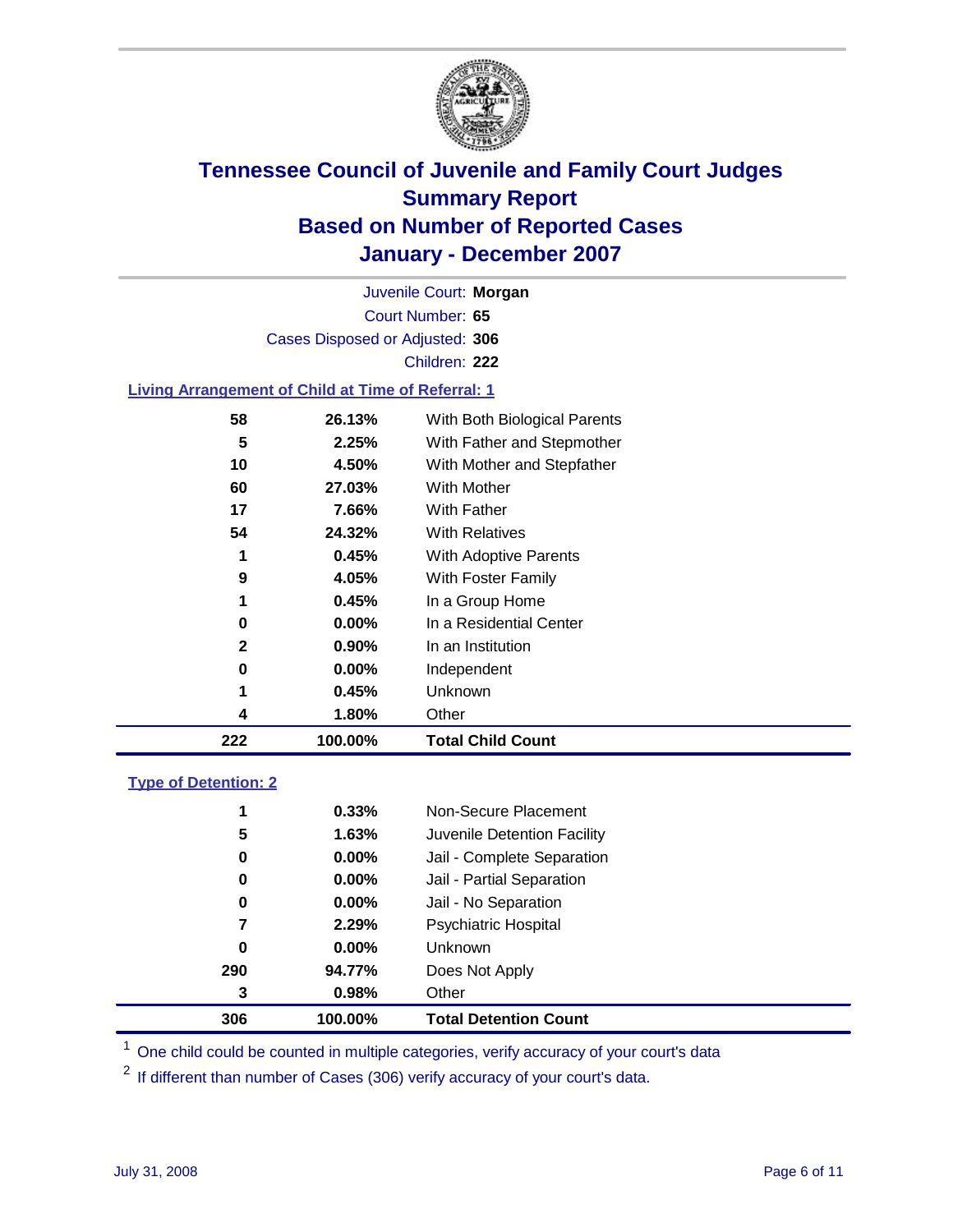

|                                                    | Juvenile Court: Morgan          |                                      |  |  |  |
|----------------------------------------------------|---------------------------------|--------------------------------------|--|--|--|
|                                                    | Court Number: 65                |                                      |  |  |  |
|                                                    | Cases Disposed or Adjusted: 306 |                                      |  |  |  |
|                                                    |                                 | Children: 222                        |  |  |  |
| <b>Placement After Secure Detention Hearing: 1</b> |                                 |                                      |  |  |  |
| 12                                                 | 3.92%                           | Returned to Prior Living Arrangement |  |  |  |
| 1                                                  | 0.33%                           | Juvenile Detention Facility          |  |  |  |
| 0                                                  | 0.00%                           | Jail                                 |  |  |  |
| 0                                                  | 0.00%                           | Shelter / Group Home                 |  |  |  |
| 1                                                  | 0.33%                           | Foster Family Home                   |  |  |  |
| 0                                                  | 0.00%                           | Psychiatric Hospital                 |  |  |  |
|                                                    | 0.33%                           | Unknown / Not Reported               |  |  |  |
| 290                                                | 94.77%                          | Does Not Apply                       |  |  |  |
| 1                                                  | 0.33%                           | Other                                |  |  |  |
| 306                                                | 100.00%                         | <b>Total Placement Count</b>         |  |  |  |
| <b>Intake Actions: 2</b>                           |                                 |                                      |  |  |  |
|                                                    |                                 |                                      |  |  |  |
| 202                                                | 66.01%                          | <b>Petition Filed</b>                |  |  |  |
| 12                                                 | 3.92%                           | <b>Motion Filed</b>                  |  |  |  |
| 55                                                 | 17.97%                          | <b>Citation Processed</b>            |  |  |  |
| $\bf{0}$                                           | 0.00%                           | Notification of Paternity Processed  |  |  |  |
| 10                                                 | 3.27%                           | Scheduling of Judicial Review        |  |  |  |
| 6                                                  | 1.96%                           | Scheduling of Administrative Review  |  |  |  |
| $12 \,$                                            | 3.92%                           | Scheduling of Foster Care Review     |  |  |  |
| 0                                                  | 0.00%                           | Unknown                              |  |  |  |
| 0                                                  | 0.00%                           | Does Not Apply                       |  |  |  |
| 9                                                  | 2.94%                           | Other                                |  |  |  |
| 306                                                | 100.00%                         | <b>Total Intake Count</b>            |  |  |  |

<sup>1</sup> If different than number of Cases (306) verify accuracy of your court's data.

<sup>2</sup> If different than number of Referral Reasons (306), verify accuracy of your court's data.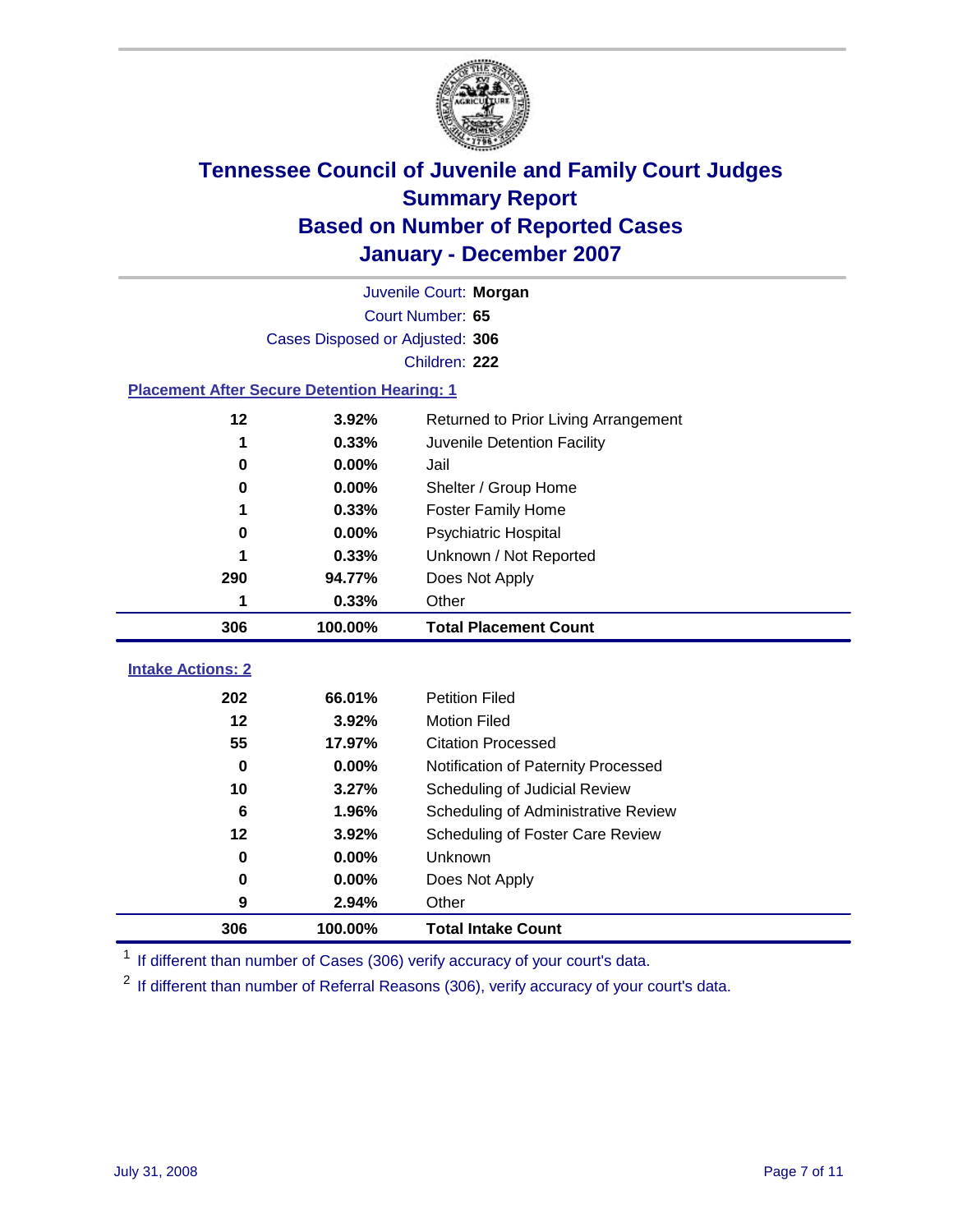

Court Number: **65** Juvenile Court: **Morgan** Cases Disposed or Adjusted: **306** Children: **222**

### **Last Grade Completed by Child: 1**

| 222          | 100.00% | <b>Total Child Count</b> |
|--------------|---------|--------------------------|
| $\mathbf 2$  | 0.90%   | Other                    |
| 17           | 7.66%   | Unknown                  |
| 46           | 20.72%  | Never Attended School    |
| 1            | 0.45%   | Graduated                |
| $\mathbf{2}$ | 0.90%   | <b>GED</b>               |
| $\bf{0}$     | 0.00%   | Non-Graded Special Ed    |
| $\bf{0}$     | 0.00%   | 12th Grade               |
| 42           | 18.92%  | 11th Grade               |
| 28           | 12.61%  | 10th Grade               |
| 30           | 13.51%  | 9th Grade                |
| 21           | 9.46%   | 8th Grade                |
| 13           | 5.86%   | 7th Grade                |
| 6            | 2.70%   | 6th Grade                |
| 1            | 0.45%   | 5th Grade                |
| 4            | 1.80%   | 4th Grade                |
| 1            | 0.45%   | 3rd Grade                |
| 1            | 0.45%   | 2nd Grade                |
| 7            | 3.15%   | 1st Grade                |
| 0            | 0.00%   | Kindergarten             |
| 0            | 0.00%   | Preschool                |
| $\bf{0}$     | 0.00%   | Too Young for School     |

### **Enrolled in Special Education: 1**

| 222 | 100.00% | <b>Total Child Count</b> |  |
|-----|---------|--------------------------|--|
| 5   | 2.25%   | Unknown                  |  |
| 214 | 96.40%  | No                       |  |
| 3   | 1.35%   | Yes                      |  |
|     |         |                          |  |

<sup>1</sup> One child could be counted in multiple categories, verify accuracy of your court's data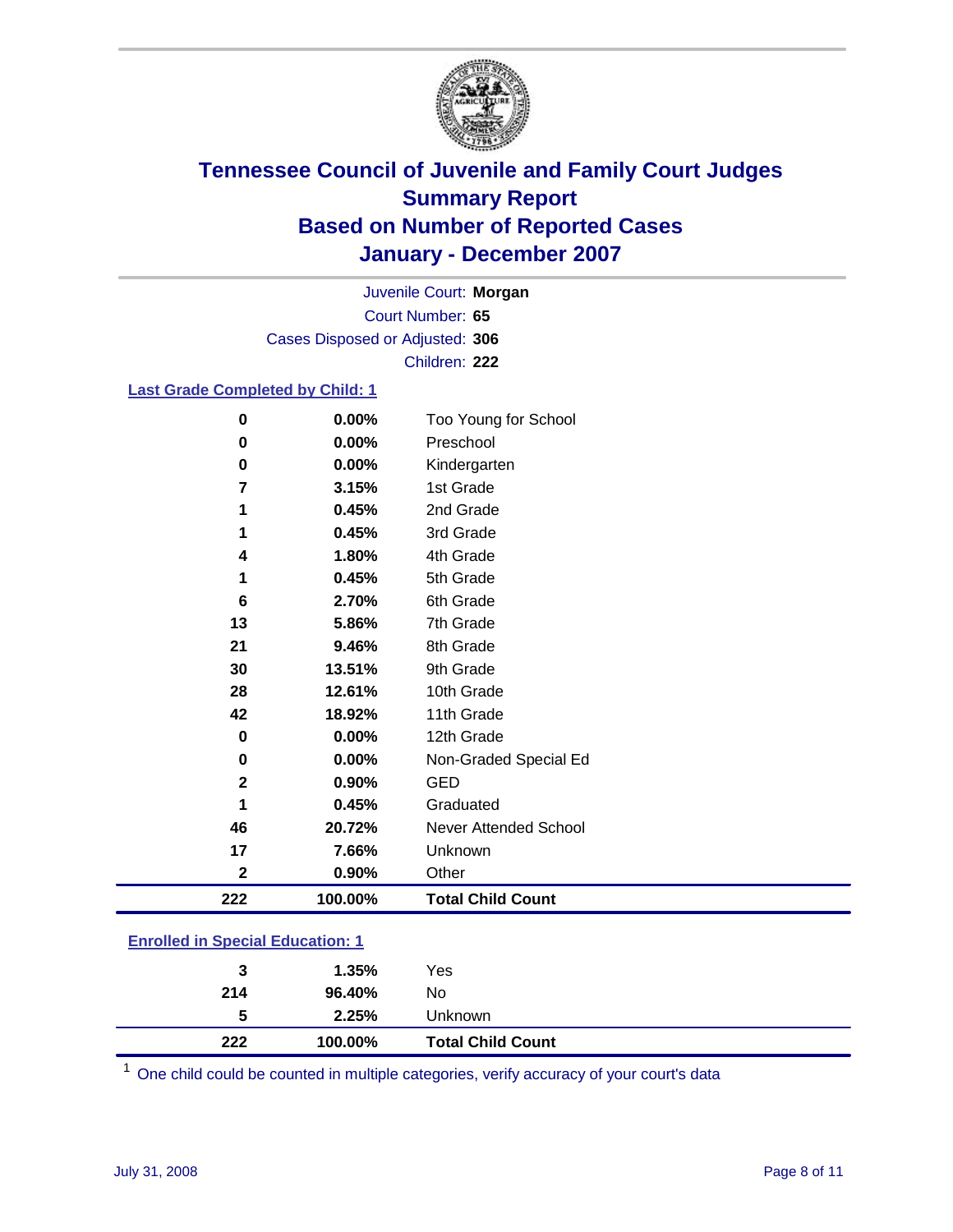

| Juvenile Court: Morgan       |                                 |                           |  |  |
|------------------------------|---------------------------------|---------------------------|--|--|
|                              | Court Number: 65                |                           |  |  |
|                              | Cases Disposed or Adjusted: 306 |                           |  |  |
|                              |                                 | Children: 222             |  |  |
| <b>Action Executed By: 1</b> |                                 |                           |  |  |
| 271                          | 88.56%                          | Judge                     |  |  |
| 7                            | 2.29%                           | Referee                   |  |  |
| 28                           | 9.15%                           | <b>YSO</b>                |  |  |
| 0                            | $0.00\%$                        | Other                     |  |  |
| 0                            | $0.00\%$                        | Unknown / Not Reported    |  |  |
| 306                          | 100.00%                         | <b>Total Action Count</b> |  |  |

### **Formal / Informal Actions: 1**

| 38  | 12.42%   | Dismissed                                        |
|-----|----------|--------------------------------------------------|
| 0   | $0.00\%$ | Retired / Nolle Prosequi                         |
| 0   | $0.00\%$ | <b>Complaint Substantiated Delinquent</b>        |
| 0   | $0.00\%$ | <b>Complaint Substantiated Status Offender</b>   |
| 12  | 3.92%    | <b>Complaint Substantiated Dependent/Neglect</b> |
| 0   | $0.00\%$ | <b>Complaint Substantiated Abused</b>            |
| 0   | $0.00\%$ | <b>Complaint Substantiated Mentally III</b>      |
| 4   | 1.31%    | Informal Adjustment                              |
| 1   | 0.33%    | <b>Pretrial Diversion</b>                        |
| 0   | $0.00\%$ | <b>Transfer to Adult Court Hearing</b>           |
| 0   | $0.00\%$ | Charges Cleared by Transfer to Adult Court       |
| 220 | 71.90%   | Special Proceeding                               |
| 5   | 1.63%    | <b>Review Concluded</b>                          |
| 25  | 8.17%    | Case Held Open                                   |
| 1   | 0.33%    | Other                                            |
| 0   | 0.00%    | Unknown / Not Reported                           |
| 306 | 100.00%  | <b>Total Action Count</b>                        |

<sup>1</sup> If different than number of Referral Reasons (306), verify accuracy of your court's data.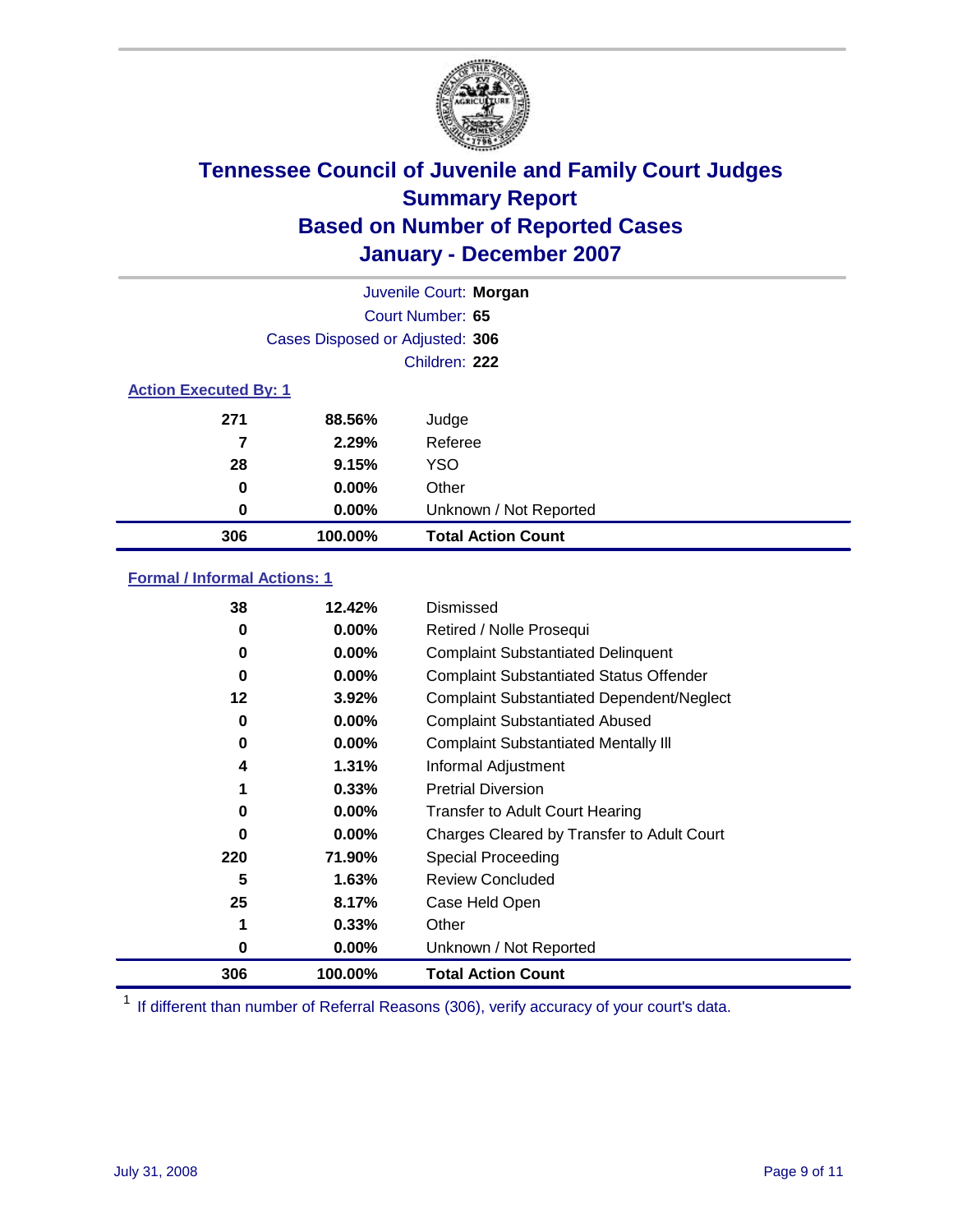

|                       |                                 | Juvenile Court: Morgan                                |
|-----------------------|---------------------------------|-------------------------------------------------------|
|                       |                                 | Court Number: 65                                      |
|                       | Cases Disposed or Adjusted: 306 |                                                       |
|                       |                                 | Children: 222                                         |
| <b>Case Outcomes:</b> |                                 | There can be multiple outcomes for one child or case. |
| 36                    | 6.02%                           | <b>Case Dismissed</b>                                 |
| 0                     | 0.00%                           | Case Retired or Nolle Prosequi                        |
| 46                    | 7.69%                           | Warned / Counseled                                    |
| 65                    | 10.87%                          | Held Open For Review                                  |
| 45                    | 7.53%                           | Supervision / Probation to Juvenile Court             |
| 1                     | 0.17%                           | <b>Probation to Parents</b>                           |
| 4                     | 0.67%                           | Referral to Another Entity for Supervision / Service  |
| 4                     | 0.67%                           | Referred for Mental Health Counseling                 |
| 17                    | 2.84%                           | Referred for Alcohol and Drug Counseling              |
| 0                     | 0.00%                           | <b>Referred to Alternative School</b>                 |
| 1                     | 0.17%                           | Referred to Private Child Agency                      |
| 32                    | 5.35%                           | Referred to Defensive Driving School                  |
| 1                     | 0.17%                           | Referred to Alcohol Safety School                     |
| 20                    | 3.34%                           | Referred to Juvenile Court Education-Based Program    |
| 1                     | 0.17%                           | Driver's License Held Informally                      |
| 0                     | 0.00%                           | <b>Voluntary Placement with DMHMR</b>                 |
| 0                     | 0.00%                           | <b>Private Mental Health Placement</b>                |
| 0                     | 0.00%                           | <b>Private MR Placement</b>                           |
| 0                     | 0.00%                           | Placement with City/County Agency/Facility            |
| 3                     | 0.50%                           | Placement with Relative / Other Individual            |
| 33                    | 5.52%                           | Fine                                                  |
| 33                    | 5.52%                           | <b>Public Service</b>                                 |
| 1                     | 0.17%                           | Restitution                                           |
| 0                     | 0.00%                           | <b>Runaway Returned</b>                               |
| 1                     | 0.17%                           | No Contact Order                                      |
| $\bf{0}$              | $0.00\%$                        | Injunction Other than No Contact Order                |
| 0                     | 0.00%                           | <b>House Arrest</b>                                   |
| 2                     | 0.33%                           | <b>Court Defined Curfew</b>                           |
| 0                     | 0.00%                           | Dismissed from Informal Adjustment                    |
| 0                     | 0.00%                           | <b>Dismissed from Pretrial Diversion</b>              |
| 0                     | 0.00%                           | <b>Released from Probation</b>                        |
|                       | 0.17%                           | <b>Transferred to Adult Court</b>                     |
| 0                     | 0.00%                           | <b>DMHMR Involuntary Commitment</b>                   |